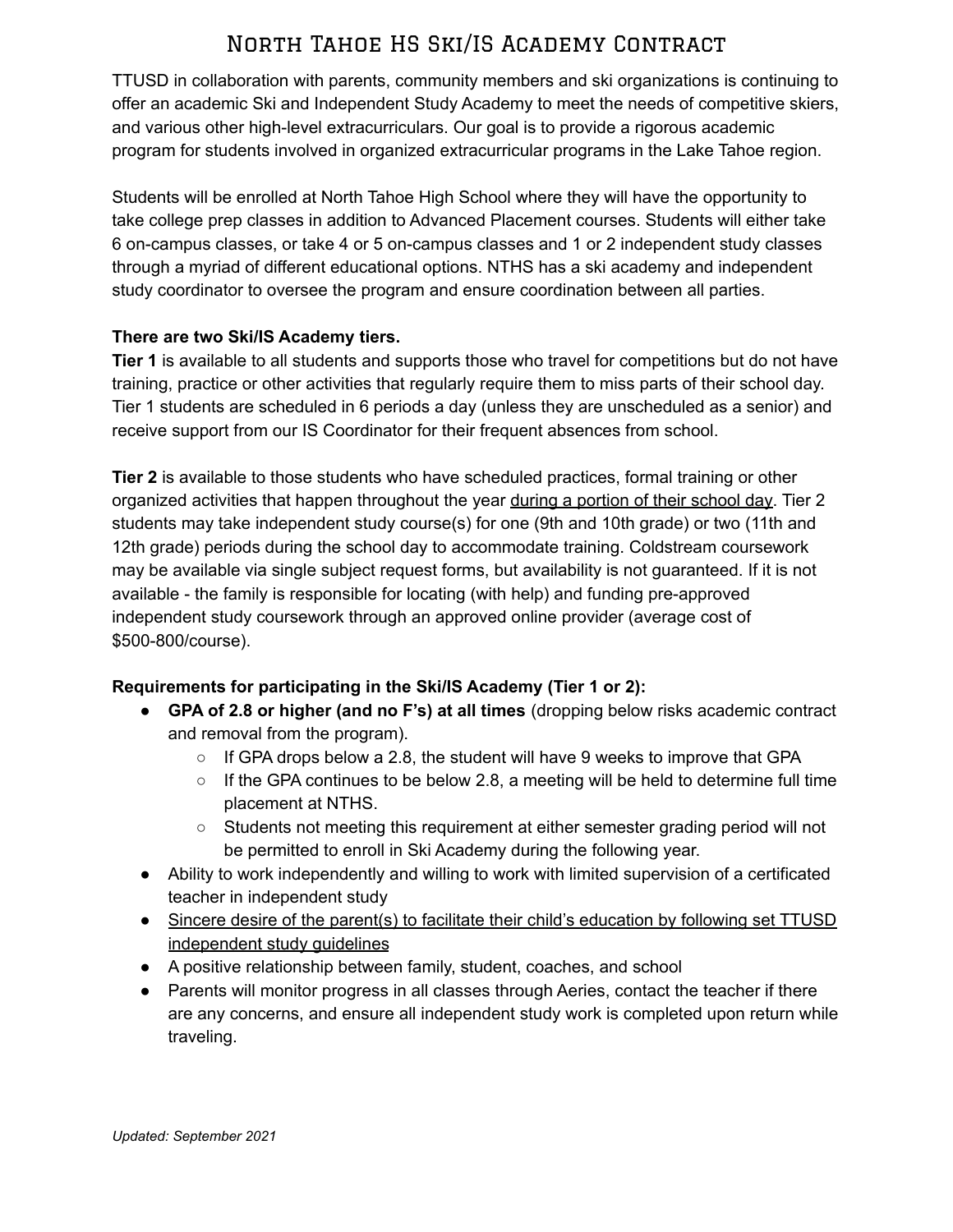### **Requirements for participating in Tier 2, in addition to the above:**

- Must have an organized, regularly scheduled activity that requires students to train during the normal school day for at least one season (i.e. practice from 1-3, Monday through Thursday from December to April).
- Coach provides a schedule for fall, winter, and spring with the above-mentioned activity.
- Regular attendance and following of all expectations and rules of the IS Coordinator.
- Scheduling of Independent Study classes through IS PE or Coldstream Alternative School. If courses are not available through these options, the family is responsible for locating (with help) and funding pre-approved independent study coursework through an approved online provider (average cost of \$500-800/course).
- All outside courses require prior approval. No courses will be accepted without prior approval.
- Completion of the AB 1012 form for all periods without academic content (Ski/IS Academy)

Students who are unsuccessful or removed from an Independent Study course during the course of the year may need to finish a course through an online provider at family cost or, if in the first quarter of the year, potentially be readded to a on campus course at NTHS.

This form is required to be scheduled into any Ski Academy program and information will be verified with the extracurricular program indicated in the fall.

**Contact info:**

**Jeff Ream**, School Counselor - Grades 11-12 **Laura DesLauriers Rebeca Alcaraz**, School Counselor - Grade 9-10 IS/Ski Academy Coordinator 530-581-7003 530-581-7000x31217 [jream@ttusd.org](mailto:jream@ttusd.org) [ldeslauriers@ttusd.org](mailto:ldeslauriers@ttusd.org) [ralcaraz@ttusd.org](mailto:ralcaraz@ttusd.org)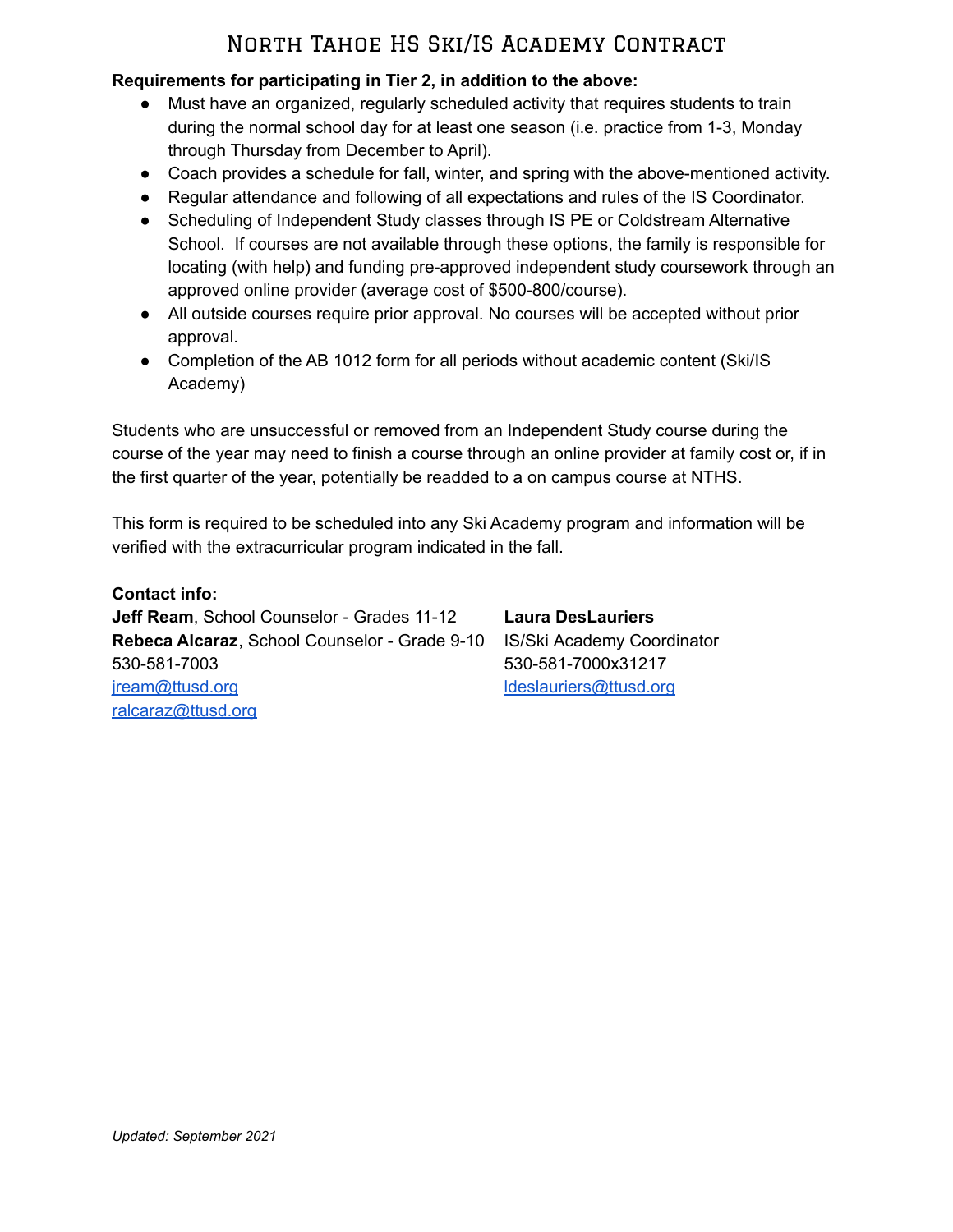#### **Retain the previous page. Complete and return the next two pages.**

#### **Student and Parent/Guardian Contract**

| <b>Student Name:</b>     |           |        |               |  |
|--------------------------|-----------|--------|---------------|--|
| School                   | Year:     | Grade: |               |  |
| I am applying for Tier 1 | or Tier 2 |        |               |  |
| Coach's name:            |           |        | Organization: |  |
| Coach's phone:           |           |        |               |  |
| Coach's Email:           |           |        |               |  |

**Description of frequency and duration of expected absences for competition throughout the year.**

**If applying for Tier 2 Ski Academy with Ski Academy periods during the day, please include your training schedule below and an explanation of why the student cannot attend a regular school day in addition to travel needs for competition (or on attached sheet):**

| Parent/Guardian: Signature: Signature:                                                                                                                                      | Date:                 |
|-----------------------------------------------------------------------------------------------------------------------------------------------------------------------------|-----------------------|
| Student: _______________________________Signature: _____________________________                                                                                            | Date: $\qquad \qquad$ |
| Parent/Guardian home phone:<br>Parent/Guardian Cell Phone: 2008. [19] Parent/Guardian Cell Phone:<br>Student email: <u>www.communications.communications.communications</u> |                       |
| Parent / Guardian Email: 2008 - 2010 - 2010 - 2010 - 2010 - 2010 - 2010 - 2010 - 2010 - 2010 - 2010 - 2010 - 20                                                             |                       |